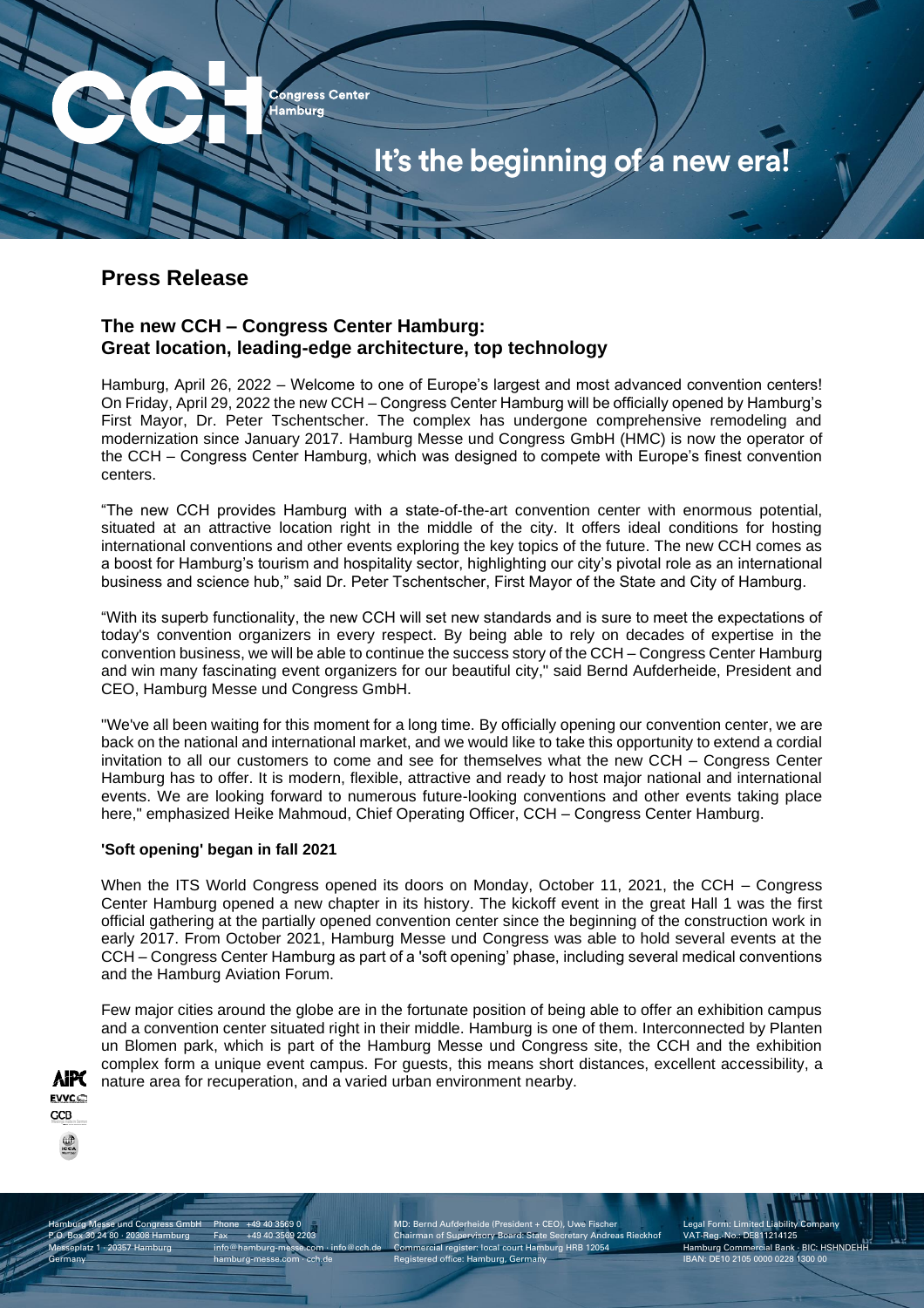

Conventions and trade shows are places of international information sharing about technologies, science, politics and business topics. On the Hamburg Messe und Congress campus, the city is able to provide all the spaces, technology, logistics and know-how that is needed to host major events for discerning audiences. This not only benefits tourism and the food service and hospitality industry, it also enables the City of Hamburg to present itself as a key destination for events with a big stage for major players to discuss and develop current and future topics and make far-reaching decisions. As a location for exhibitions and conventions, Hamburg is thus an important business driver for the entire region, a role which greatly benefits the city's international perception as an iconic metropolis.

#### **Highly flexible and multifunctional**

The new CCH – Congress Center Hamburg, based on designs by the architectural cooperative agn leusmann / Time Hupe Architekten, is one of Europe's most advanced and largest convention centers with 36,000 square meters of available space. The number 12,000 has taken on a special meaning: 12,000 square meters of event space. 12,000 square meters of foyer space. And 12,000 visitors who can attend events at the CCH simultaneously. The complex can provide up to 50 multifunctional halls for conventions and events of any kind, spread across four levels and three event sections – West, Center and East. Each of the three sections has its own entrances and exits. Situated in the central part of the city, the CCH – Congress Center Hamburg is as attractive as it has always been – a true world-class convention center. Not only that, it is also sustainable and barrier-free.

#### **A unique complex for events**

Modernized and remodeled by Sprinkenhof GmbH, the CCH – Congress Center Hamburg enthralls visitors with its light-flooded modern architecture, expertly designed spatial concepts and first-rate AV systems. It also sets new standards in terms of location, flexibility and individuality. Even the redesigned "Congressplatz" square and the new entry area give a foretaste of the unique character of this building – a magnificent impression that continues to build as guests walk through the generously-dimensioned entrance hall and Belvedere.

Key target audiences of the CCH, apart from medical conventions, include scientific and association conferences as well as corporate events. "There is strong interest in our new convention center. Over the coming months, many events will take place at the new CCH – Congress Center Hamburg," says Heike Mahmoud. As of 2023, many cultural events will once again be on the CCH calendar. Talks with concert organizers are in progress.

#### **Here's an excerpt of the 2022 calendar of events at the new CCH – Congress Center Hamburg:**

[Deutsche Biotechnologietage 2022](https://www.biotechnologietage.de/en/) (German Biotechnology Days 2022) on May 4 and 5, 2022 [ISC High Performance 2022](https://www.isc-hpc.com/) from May 29 to June 2, 2022 [The 20th International Symposium on Pediatric Neuro-Oncology](https://www.ispno2022.de/) from June 12 to 15, 2022 [74. DGU-Jahrestagung](https://www.urologenportal.de/pressebereich/pressemitteilungen/aktuell/weltweit-drittgroesster-urologie-kongress-erstmals-im-neuen-cch-74-dgu-jahrestagung-im-september-2022-zu-gast-in-hamburg-15032022.html) (74th Annual Convention of the German Urologists Association) from September 21 to 24, 2022



 $rac{1}{\sqrt{100}}$ 

For more information on the new CCH – Congress Center Hamburg please go to [www.cch.de/](http://www.cch.de/en)en/.

Photos for press use are available for downloading [here.](https://media.hamburg-messe.de/hmc/#/categories) Credit for the enclosed photo: © Hamburg Messe und Congress / Jürgen Nerger.

nburg Messe und Congress GmbH P.O. Box 30 24 80 · 20308 Hamburg Messeplatz 1 · 20357 Hamburg **Germany** 

Phone +49 40 3569 0 Fax +49 40 3569 2203  $info@hamburg-messe.com \cdot in$ hamburg-messe.com · cch.de

MD: Bernd Aufderheide (President + CEO), Uwe Fischer Chairman of Supervisory Board: State Secretary Andreas Rieckhof Commercial register: local court Hamburg HRB 12054 Registered office: Hamburg, Germany

Legal Form: Limited Lial VAT-Reg.-No.: DE811214125 Hamburg Commercial Bank · BIC: HSHNDEHH IBAN: DE10 2105 0000 0228 1300 00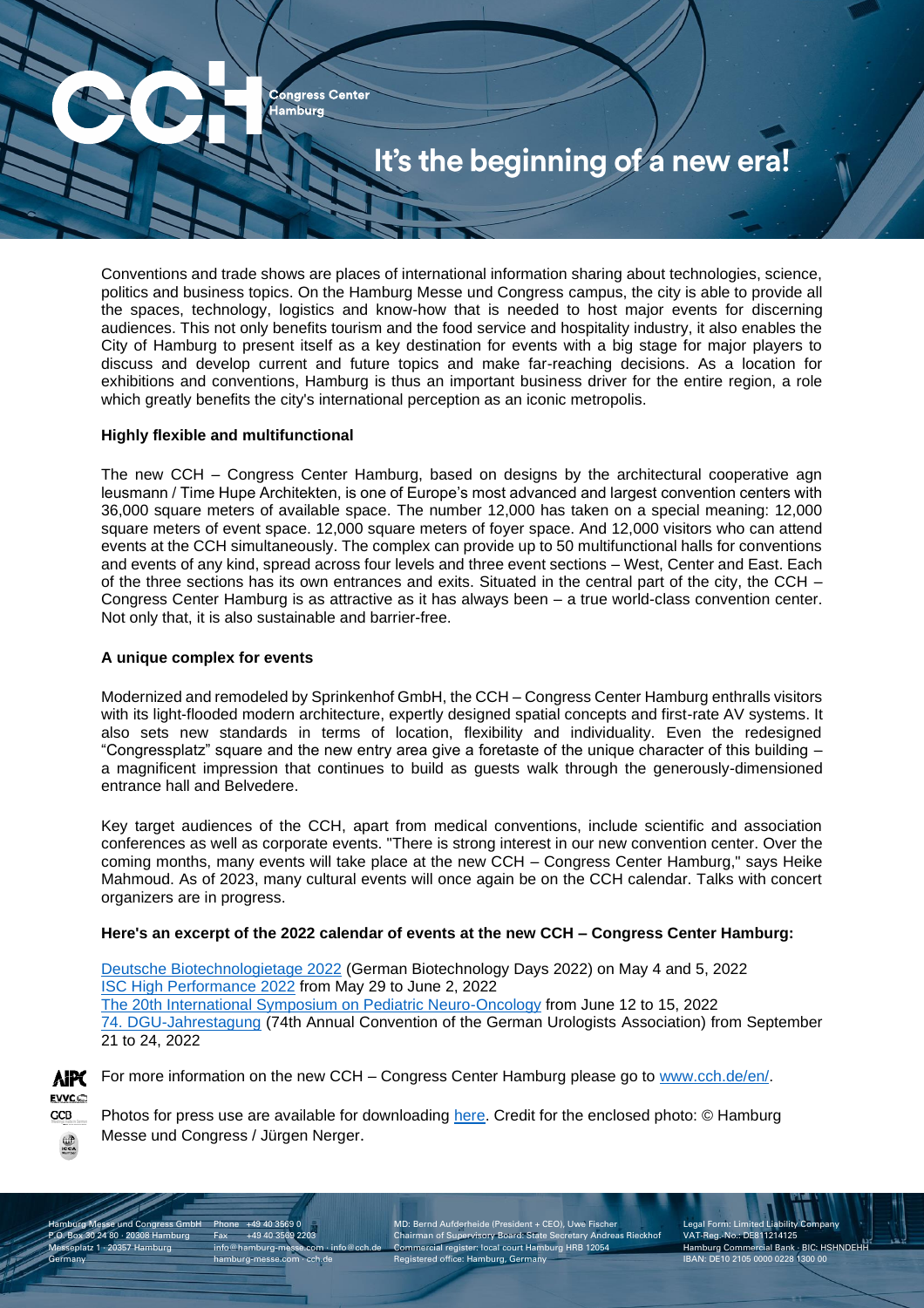**Congress Center Hamburg** It's the beginning of a new era!

#### **The new CCH in numbers**

**36,000 m²** of combined surface area **12,000** total visitor capacity **12,000 m²** of exhibition space **50 halls of different sizes** – maximum flexibility **3,000 seats** in the largest hall

#### **Address**

CCH – Congress Center Hamburg Congressplatz 1 20355 Hamburg, Germany

#### **More facts**

- Uniquely situated in the heart of the city
- Barrier-free and sustainable design a must for today's successful events
- Experienced event support team; comprehensive, individual services
- Exhibition campus and city center within walking distance
- 8,000 hotel beds in the immediate vicinity
- Just 25 minutes away: Hamburg Airport serving about 115 destinations
- Dammtor mainline train station right nextdoor
- On-site subway stations Stephansplatz (Oper / CCH) and Gänsemarkt
- Convenient CCH underground parking garage

#### **History facts**

A look back at the beginnings: On April 14, 1973 in the morning, Gustav Heinemann, the President of the Federal Republic of Germany, officially opened the CCH – Congress Center Hamburg. For more than forty years the "old" CCH had a formative influence on the national and international convention scene, serving as a model for other convention centers across Europe. Game-changing conventions took place at this venue, and world-famous stars were celebrated in its auditoriums by exhilarated audiences. As many as 130 global conventions have been hosted at the CCH – Congress Center Hamburg to date. From 1973 to 2016, around 250 events took place at the CCH per year, including many medical conventions. International government leaders have spoken from the podiums of the CCH, and global corporations have held annual general meetings here. Countless festive balls, dance tournaments, award ceremonies, grand galas and events of all kinds have taken place at the CCH. Major organizations held gatherings at the CCH, such as the United Nations (1982); the 19th Postal Union Congress (1984), with a duration of forty days the most lengthy event ever held in Hamburg; the 15th World Cancer Congress (1990); and the 96th Lions Club International Convention (2013). The Evangelical Church in Germany likewise chose the CCH for its 34th National Convention in 2013.

#### **CCH history in brief**

- Opened: April 14, 1973
- 2007: Official opening of the new large exhibition hall and a new conference wing
- Beginning of revitalization project: January, 2017
- 'Soft opening' since October 2021
- Official opening event on April 29, 2022

### **Coming up...**

In 2023 the CCH will celebrate its 50th anniversary

nburg Messe und Congress GmbH P.O. Box 30 24 80 · 20308 Hamburg Messeplatz 1 · 20357 Hamburg **Germany** 

Phone +49 40 3569 0 Fax +49 40 3569 2203  $info@hamburg-messe.com·ir$ hamburg-messe.com · cch.de

MD: Bernd Aufderheide (President + CEO), Uwe Fischer Chairman of Supervisory Board: State Secretary Andreas Rieckhof Commercial register: local court Hamburg HRB 12054 istered office: Hamburg, Germany

Legal Form: Limited Liab VAT-Reg.-No.: DE811214125 Hamburg Commercial Bank · BIC: HSHNDEHH IBAN: DE10 2105 0000 0228 1300 00